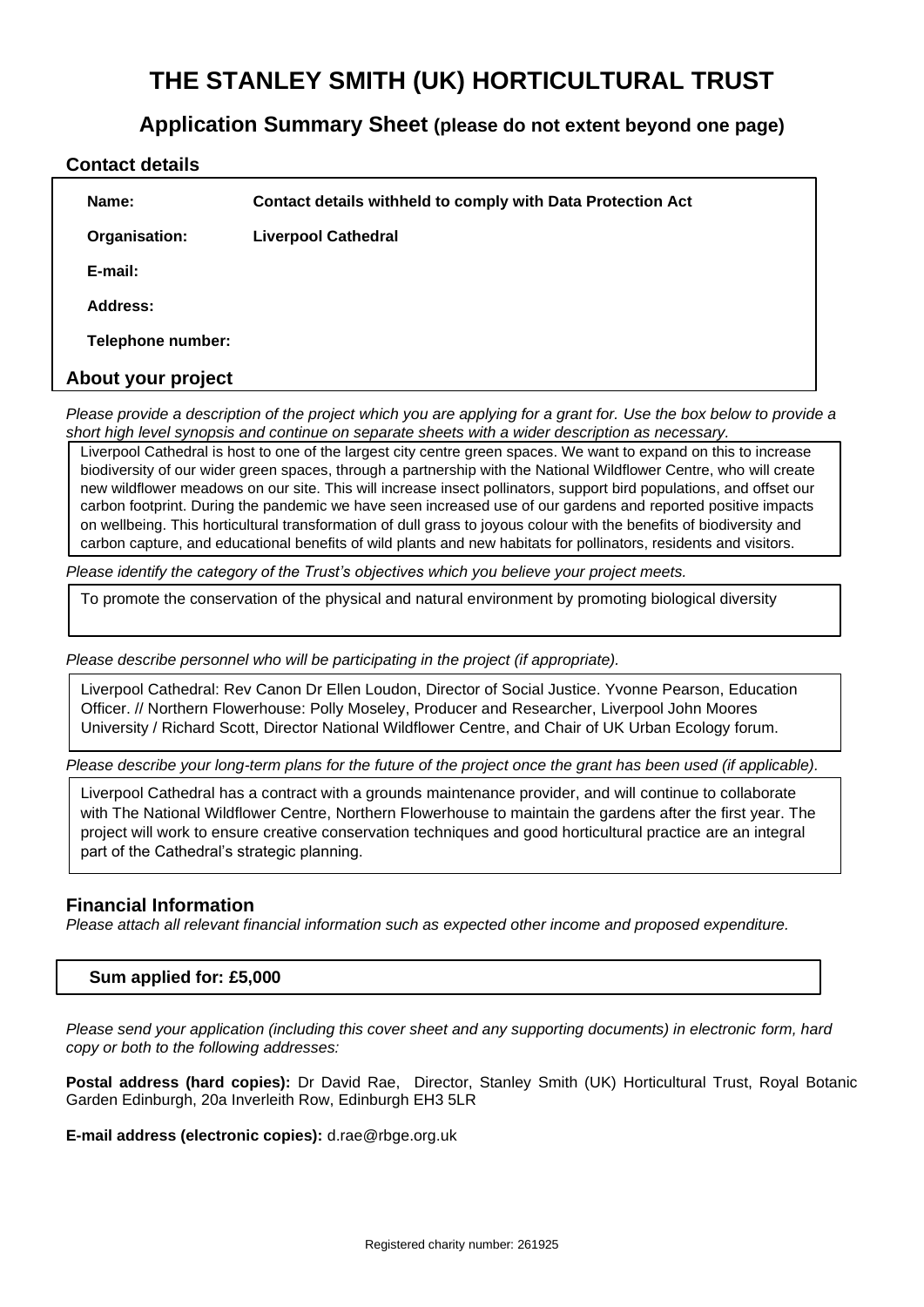

#### **About Liverpool Cathedral**

Liverpool Cathedral is more than an iconic building. It's a vibrant, active place that the people of the city, regions and world encounter in many ways. As a Cathedral we face out into Liverpool and we see our mission as engaging with the city and the needs and welfare of its people whether they hold a Christian faith or not.

In the last two years we have reflected on our mission and ministry. This led to us seeing the word Encounter become of increasing importance to us. Encounter is how a gala dinner relates to a school trip. Encounter is how a tourist visit relates to an awards ceremony. Encounter is how they all relate to our main purpose of prayer, worship and service. People encounter us in many ways.

In 2019, Liverpool Cathedral had 800,000 visitors and we are rated as the third best thing to see in the city on TripAdvisor (8,900 reviews at 4.5 stars). Our recent visitor survey showed us that 73% of visitors come to the Cathedral to enjoy the atmosphere, and 67% of people come for reflection. Liverpool Cathedral's Gardens and St James Garden are some of the largest city centre green spaces available. During the first lockdown we saw more people than ever before taking the opportunity to enjoy our nature and relax in Liverpool Cathedral's Gardens.

## **Wildflowering Liverpool Cathedral**

Wildflowering Liverpool Cathedral, brings together the new energy of wilding with real horticultural purpose, creative conservation experience, and cultural connections. This will see us work in partnership with the National Wildflower Centre's Northern Flowerhouse movement [\(www.scouseflowerhouse.com\)](http://www.scouseflowerhouse.com/) to create new wildflower meadows in our grounds. Having a wildflower meadow enables us to increase the biodiversity of our green space and in doing so, we will increase insect pollinators, support bird populations, and offset our carbon footprint. Throughout the year our gardens are a sanctuary for those in high density housing, and/or with no disposable income to travel elsewhere.

It will also link to a network of growing projects in terms of making the Cathedral a transformative example as part of a growing eco-diocese and eco-parishes movement.

This also links to the National Wildflowers Centre's work at the Eden Project, and also with a long connection to reverence for biodiversity and horticultural excellence from the time of Christopher Lloyd, (who visited Liverpool for his MEADOWS book) to Fergus Garrett today, at Great Dixter gardens; as well as "brownfield" ecology project work, through urban ecology partners nationwide, including John Little. This work is particularly being highlighted through special sessions as part of the International Nature of Cities Festival (February 22<sup>nd</sup>-26<sup>th 2021</sup>).

Critically, all the above links directly to responding to Sustainable Development Goals particularly SDG 11 – Sustainable Cities and Communities, and Liverpool City Council is one of the few Cities to voluntarily agree to report on these targets. The Director of UN Habitat herself, **Maimunah Mohd Sharif** came to Liverpool in October 2018 to celebrate World Cities Day, and visited Liverpool Cathedral as part of the celebration.

Since the Church landholding is so large, the work and links of this work to the new Liverpool Cathedral Masterplan is very important and sets precedent and sends messages to the larger Church estate nationally.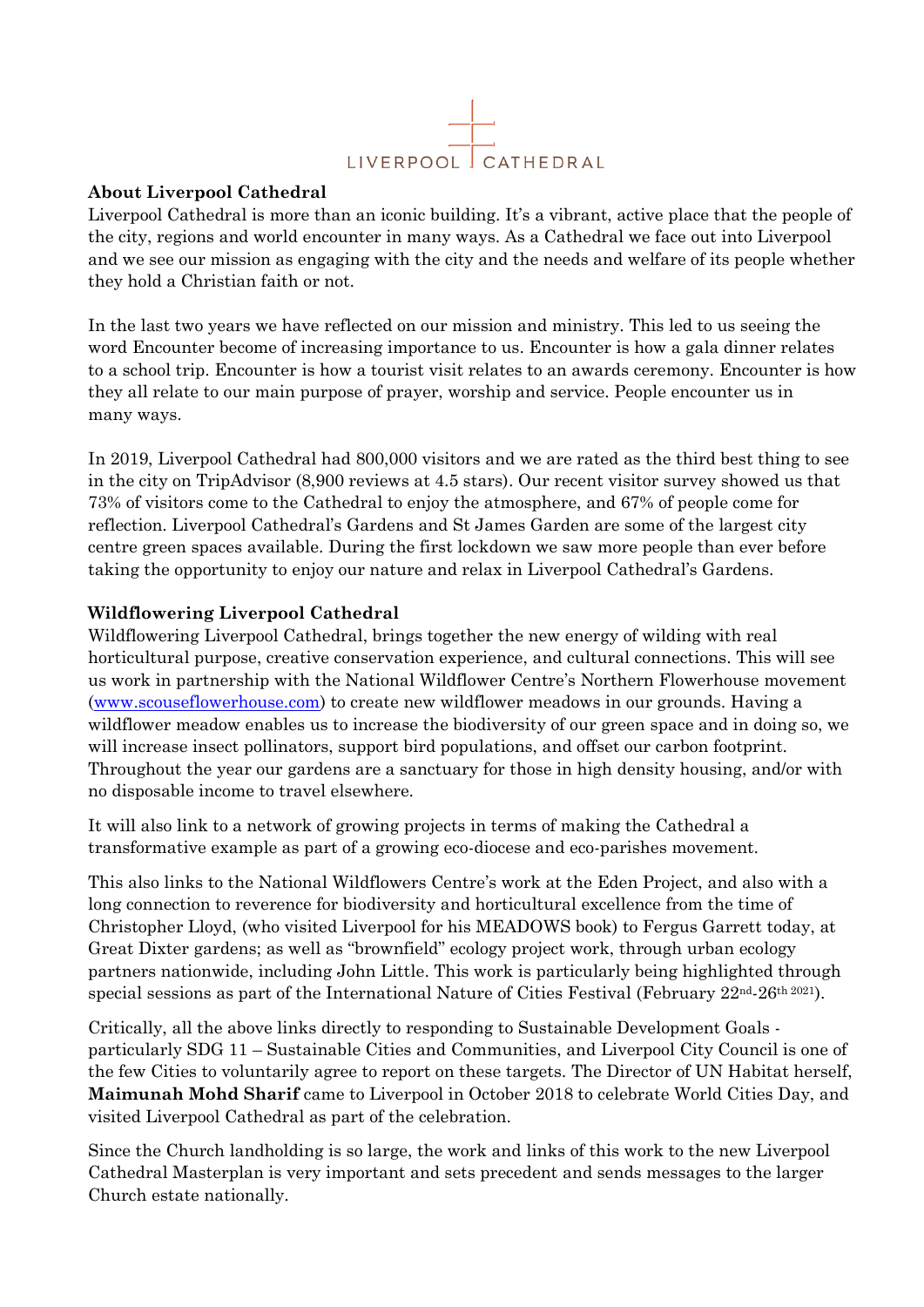This project at the Cathedral helps define a critical link between biological conservation and horticultural practice as a pragmatic response to the climate emergency and extinction crisis. The importance of care and stewardship also links to the longevity of green space around the Cathedral, e.g. the late Tony Bradshaw FRS, a founder of ecological restoration set up the independent Friends of St. James Gardens, and saw the space as his final restoration project.

The project will improve the physical and mental health of city centre dwellers. Being free and accessible, people can use our outside space to reduce stress and anxiety. We will run two free community events for families which will explain to the public the benefits of planting native flora and fauna and how you can encourage "all creatures great and small" even within small sites to benefit the environment.

We have been successful in getting a grant of £1,500 towards a small garden, and are looking for support to maximise our whole planting scheme (below).



Northern Flowerhouse and National Wildflower Centre will create a planting mix of: wild carrot, lesser knapweed, yarrow toadflax, vipers bugloss field scabious, meadow buttercups cow parsley, ox-eye daisy, red campion corn chamomile, corncockle, cornflower corn marigold,corn poppy and cowslip. (Previous planting images below.)



David Garner: Wild garlic and snowdrop planter of St.James Garden at another public wildflower site in Walton, Liverpool 2020



Wildflowers at Croxteth Hall, fronting St. Mary's Church, West Derby by Architect Gilbert Scott, same Architect as Anglican Cathedral.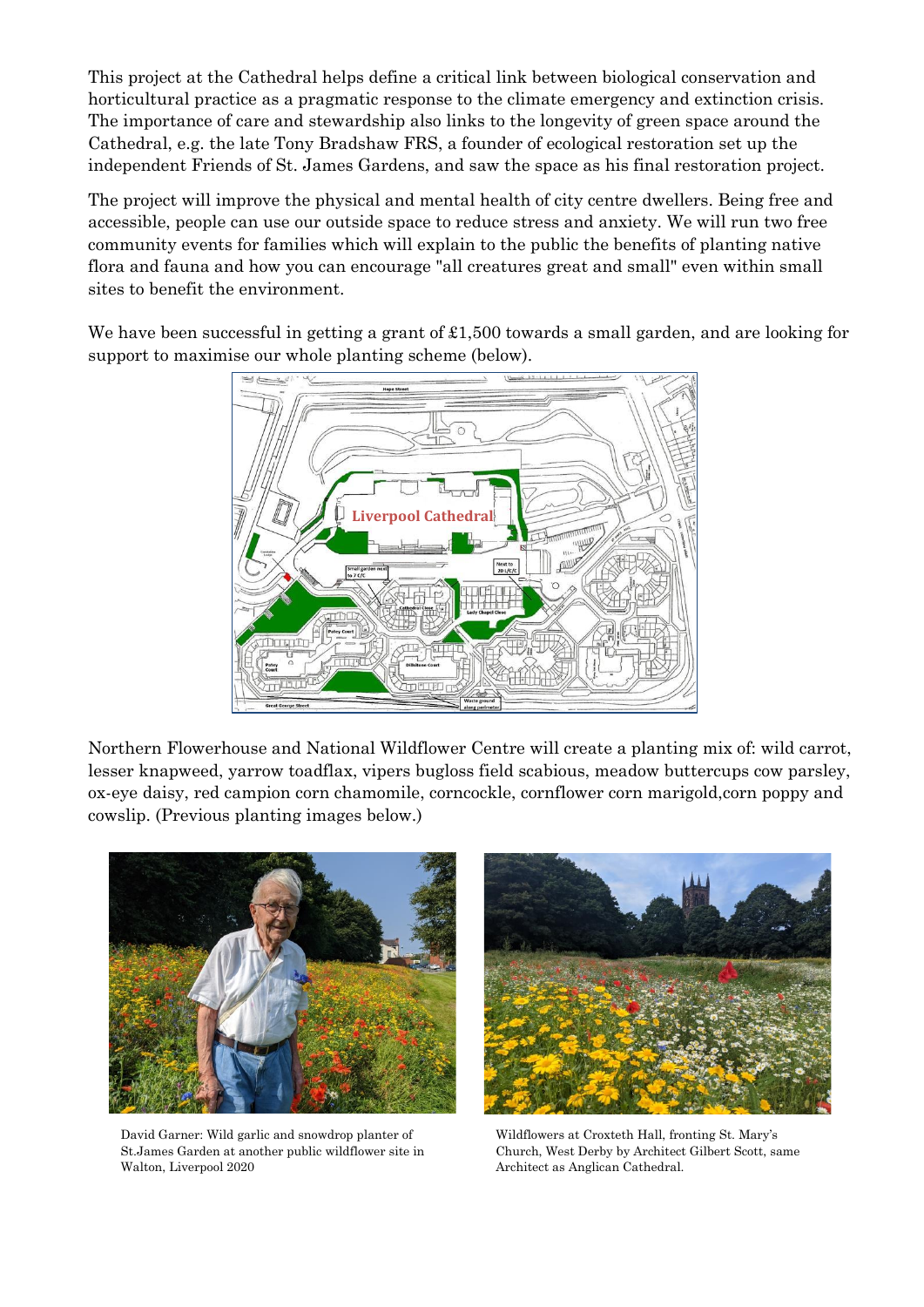

Snowdrops and wild garlic introduced and multiplied to St.James Garden by the Friends /National Wildflower Centre. An example of creative conservation and horticultural purpose, as these species were not present before these efforts were made.

Canon Dr Ellen Loudon, Liverpool Cathedral's Director of Social Justice commented: "Responding to climate change is an essential part of our responsibility to safeguard God's creation. We are already proud that Liverpool has been recognised nationally as one of only ten Eco-Dioceses and that the cathedral holds a bronze eco-church award. Support from the Stanley Smith Charity enables us to look at how we can offset our impact meaningfully for the first time. These beautiful wildflowers will help us play our part in meeting the Church of England net carbon zero targets by 2030."

Liverpool has only 16.4% green space, the worst of the UK's ten most populous cities (image below from The Guardian, 2017 and orange square shows Liverpool Cathedral) and has some of the worst air quality. We therefore have a responsibility to maximise the Cathedral's green space to have the biggest positive climate impact and through in increasing urban biodiversity. Wildflower meadows uptake higher levels of CO2, are considerably quicker to establish and hold greater wildlife benefits than tree planting. This map illustrates the paucity of green space in Liverpool City Centre.



Liverpool Cathedral attracts a diverse local audience. Since opening in July 72% of Liverpool visitors are from wards with lower than average household incomes, and 35% are from wards classed as having households in relative poverty. Our volunteers are generally over 65, and by having family days we welcome people to mix across generational boundaries. We are planting the meadows in areas which have the greatest access to those with enhanced mobility needs.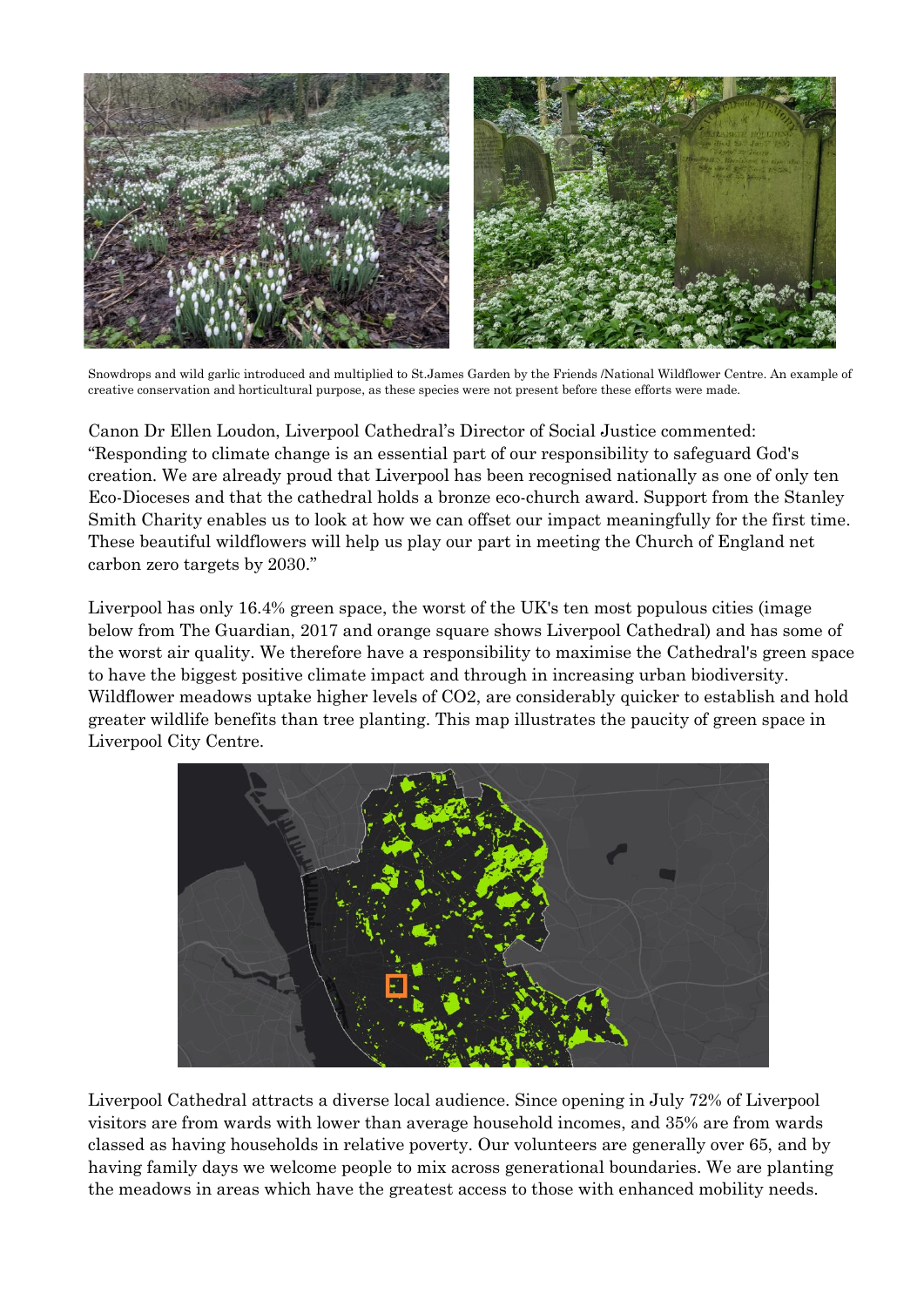# **Accessible Nature, Creative Conservation, ecological practice and horticulture purpose**

In his 2019 address to the Landscape Institute, Sir David Attenborough, made clear the importance of bringing nature close to our doorsteps in urban areas, and said: "To bring the realities of the natural world to the understanding and love of human beings worldwide." Wildflowering Liverpool Cathedral will be developed to Accessible Natural Greenspace Standards, which are being updated by Natural England in 2021.

At this moment, it is hugely important to present high aspirations of nature recovery in very prominent public places, and not in places distant from large populations. We wish to show the best possible impact of Nature in and on the city, to show the critical link between horticulture and ecology, and land management. This links to the idea of a community land ethic in the spirit of Aldo Leopold, and indeed the late Tony Bradshaw FRS formerly of Liverpool University. Evidence of his past efforts here can already be seen in St. James Garden, the cemetery below the Cathedral with the past introduction of wild garlic plants. These were originally expanded from a sown and prepared bed of wild garlic seeds, and planted out. These beds have sourced many other sites in the City, and the mass snowdrop planting, aided by the National Wildflower Centre 12 years ago, with the Friends of St. James Garden, could also create future project links.

There is an urgent need to introduce younger groups to this expertise in liaison with the right management plan, co-ordinating horticulture and ecology links - for example by lifting and thinning out the snowdrop clumps and expanding them on the cathedral close. The National Wildflower Centre has estimated 50,000 bulbs could now be thinned and used to expand the existing population on the cathedral site - saving an estimated  $\pounds 7,000-10,000$ . National Wildflower Centre initiatives like these are internationally recognised as excellent, e.g. in 2010 the ecological masters from Amstelveen came and adopted these techniques, three years later they won a European Gold Medal for Greenspace Medal.

This Terrace Garden is the perhaps oldest know free promenade garden and overlook, as it was over fifty years before the first public park in the world opened in Birkenhead. This Terrace Garden was open to the public from the 1780s and adjacent to the then working quarry, now St. James Gardens.

In addition the magnificent Oratory Building on the Cathedral Estate, which is managed by National Museums Liverpool, links to the potential to amplify this work through connections with their own horticulture and public engagement programmes (an MoU was signed between the Eden Project and National Museums Liverpool in 2018). Wildflowering Liverpool Cathedral also links with curriculum aims between Jayne Seddon's arts residency, delivered in partnership with Liverpool John Moores University, and the Liverpool Institute of Performing Arts – which included a beautiful virtual Liverpool Light Night performance prominently featuring wildflower celebrations at the Oratory: [https://jayneseddonart.com/2018/03/31/revolutionary-nature/.](https://jayneseddonart.com/2018/03/31/revolutionary-nature/) YouTube video of live event: <https://www.youtube.com/watch?v=-VT3ooqNqMI>

Fitting ecological and horticultural practice in the curriculum of LJMU, and linking the youthful agencies of LIPA adds great value to the long term experience of St. James Garden, The National Wildflower Centre, and the connectivity with the Cathedral itself. The National Wildflower Centre has made it clear it is excited to work with the Cathedral in a strategic way.

## **Project Risks**

## Risk: Disturbing wildlife

Mitigation Plan: We will try and reduce the footfall of areas which are grassed and minimise disruption. Liverpool Cathedral has a breeding pair of peregrine falcons; in the UK peregrine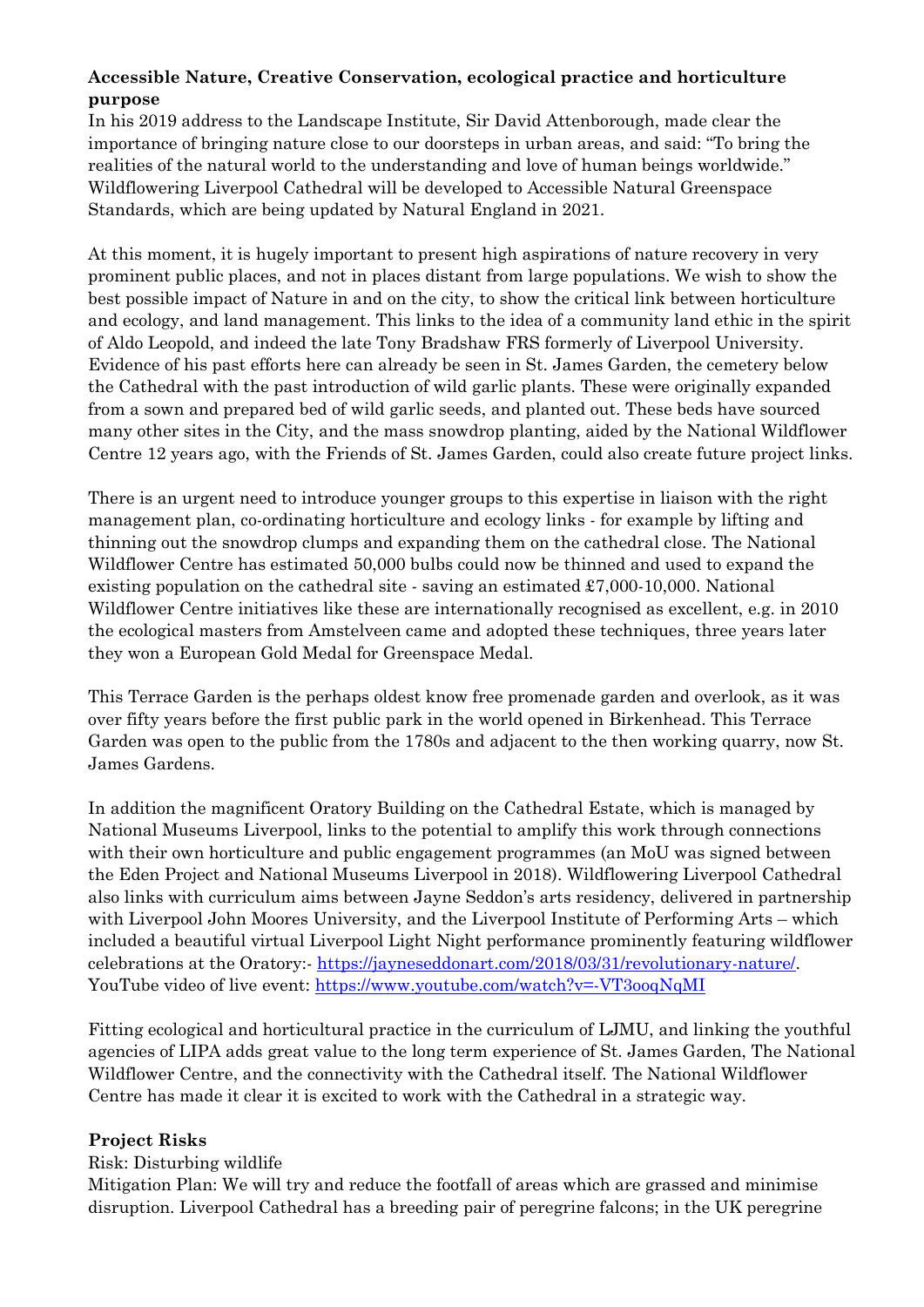falcons have been given full legal protection under the Wildlife & Countryside Act 1981. It is not deemed that this project will disturb their nesting site.

#### Risk: Covid-19

Mitigation Plan: The volunteers will be asked to work in their household groups and to maintain social distancing. We will follow the Governments rules at the time to make sure all volunteers are safe. Sanitising stations will be available for tools, and PPE provided. All events will be done socially distanced and to household mixing guidelines.

Risk: Safety of use Mitigation Plan: Sharp tools will not be given to given to children.

Risk: Weather delaying works or resulting in less than ideal growing conditions Mitigation Plan: If particularly bad weather is forecast when sowing we have time to delay sowing. In terms of drought during the growing season, we will increase watering schedule.

## **Personnel Involved**

#### **Richard Scott: Urban Ecologist**

Richard Scott is Director of the National Wildflower Centre at the Eden Project, delivering creative conservation project work nationally, always with a Liverpool base. He is also Chair of the UK Urban Ecology Forum, He has delivered wildflower landscapes with partners including local authorities and link to the new Northern Forest, which runs between Liverpool and Hull. Richard has developed successful new creative conservation techniques including soil inversion which has delivered startling new habitats across the UK for a selection for grassland, woodland, heathland and dune habitats, which are now extraordinary examples of what can be achieved with the right starting point. This experience was encapsulated in the Award-winning publication Wildflowers Work (1993, 1997 and 2004): a practical guide with detailed specifications for implementing wildflower landscapes.

In 2014 Richard won funding from Kew Gardens and the National Lottery (beating 4 other UK Cities by public vote) to create "England's Wildflower Flagship", for the Liverpool and Manchester Tale of Two Cities Project, which demonstrated a new kind of cultural ecology project. The National Centre Wildflower Centre homed with the Eden Project in Cornwall, and with a strong partnership with National Museums Liverpool demonstrates creative conservation techniques with wildflowers, and encourage the bold creation of wildflower landscapes in both urban and rural environments, to reverse biodiversity decline, and lead positive responses to the climate emergency and extinction crisis. Richard was chosen as one of 20 individuals for the San Miguel Rich List in 2018, highlighting those who pursue alternative forms of wealth.

Richard will work with a local gardener and the Cathedral grounds maintenance staff. As added value Richard is based at National Museums Liverpool who are interested in the cultural engagement and in pooling some in-kind support for education sessions. Also Richard is working as part of a research team with Regenerus (Bootle) and LJMU to chart carbon capture, which could be extended to these sites.

# **Rev Canon Dr Ellen Loudon, Canon Chancellor Liverpool Cathedral & Director of Social Justice Diocese of Liverpool**

Ellen has had various roles in the Liverpool Diocese since 2008, and since May 2017, she has been Director for Social Justice for Liverpool Diocese and Canon Chancellor for Liverpool Cathedral, and leads on the Fairness and Wellbeing agenda. She is the Independent Chair of VS6 and Advisor for VCFSE sector to Liverpool City Region Metro Mayor Steve Rotherham. Ellen also taught Drama at Edge Hill University between 1995 and 2006. Ellen read both her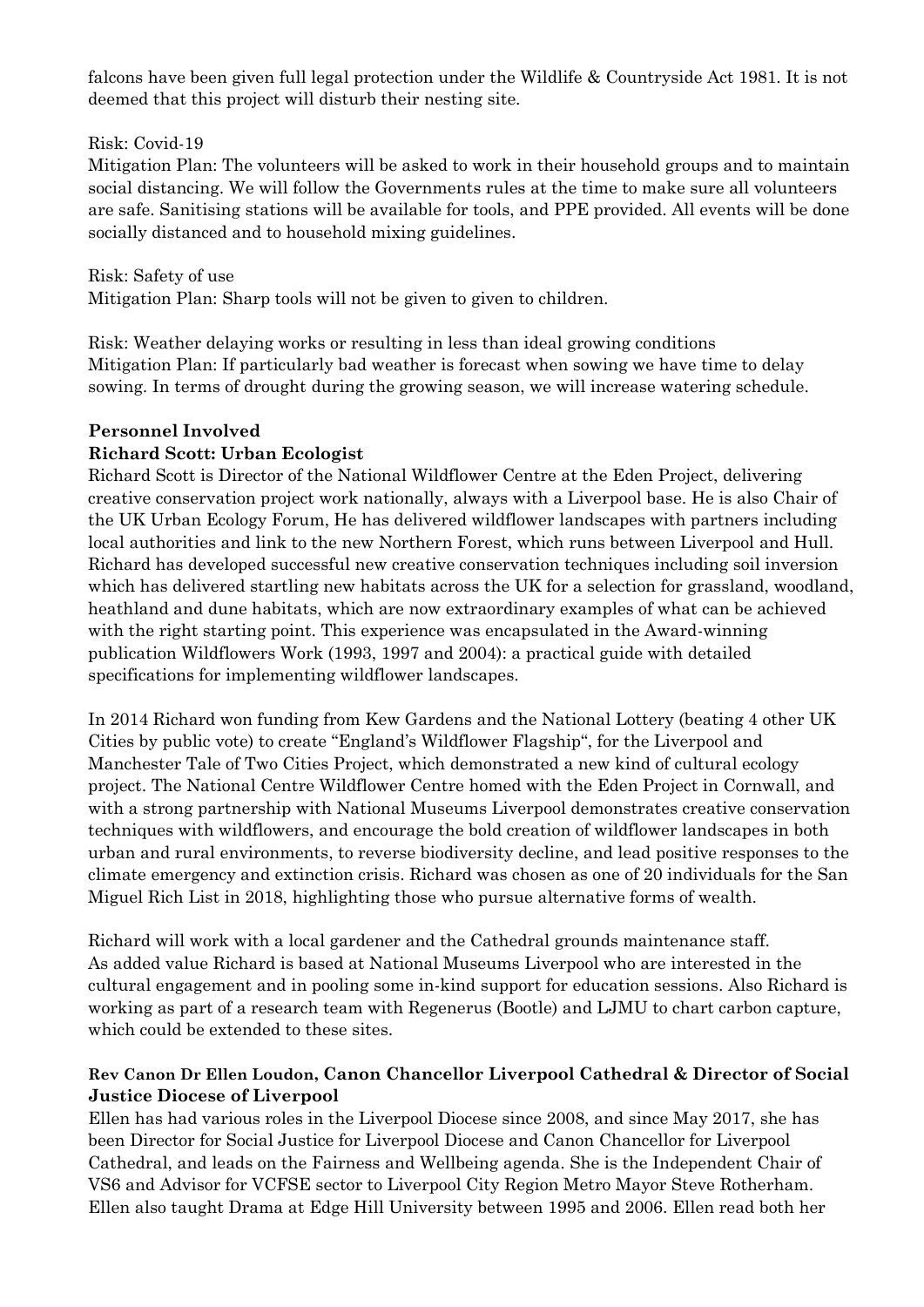PhD in Music and BA in Theology at the University of Liverpool, and has lived in Liverpool since she was 18. She has written a book - *12 Rules for Christian Activists: A Toolkit for Massive Change*.

# **Yvonne Pearson, Education Officer Liverpool Cathedral**

Yvonne has been a primary school teacher for over 30 years since graduating from Edge Hill College. She has taught in a range of state and independent primary schools in Cheshire, Manchester and Salford and has been a subject leader for PSHE, ICT, DT and humanities. Yvonne was a member of St John Ambulance and was Divisional Officer in the Warrington Adult Unit before becoming County Badger Leader as part of the Cheshire Youth Team. She had the honour of being inducted into the Order of St John as a Serving Sister in 2009. As Education Officer, Yvonne has led the Education programme at Liverpool Cathedral since September 2019, and will develop two family events around wildflower planting.

#### **Budget**

Due to Covid-19's huge financial impact on Liverpool Cathedral, we are unable to divert funds to new projects and therefore are relying on external support. Our application to the Stanley Smith Horticultural Trust will go in its entirety to the Northern Flowerhouse costs for staff time, seeds and compost.

Income of £8,900 is required for the project and we hope to attract that from three trusts and funds including the Stanley Smith (UK) Horticultural Trust. Expenditure that we hope is eligible for Trust support consists of site preparation, seed purchase and recycled urban substrates. Additional non-eligible costs include marketing, administration and volunteer management.

Last audited accounts:

- Income £3,725,302
- Expenditure £2,450,708
- Unrestricted reserves £1,151,692

Please find our 2019 audited accounts attached.

| <b>Milestone</b>                | Date              | <b>Actions</b>                                                                                                                    |
|---------------------------------|-------------------|-----------------------------------------------------------------------------------------------------------------------------------|
| Final pre assessment            | 28 March<br>2021  | Pre-project photos, soil testing to match best native<br>species. Site finalisation. Seeds selected and purchased.                |
| Volunteer and staff<br>training | 14 April<br>2021  | Northern Flowerhouse to teach best practice on day 1 of<br>sowing. Final site prep (clearance of lawns etc).                      |
| Promote project                 | 14 April<br>2021  | Photographs, blog, social media take over with Northern<br>Flowerhouse.                                                           |
| Sowing                          | 28 April<br>2021  | Native seeds sown.                                                                                                                |
| Flowering                       | 31 August<br>2021 | Seeds flower throughout August, maintenance of the<br>meadows. Photographs taken.                                                 |
| Photography competition         | 21 August<br>2021 | From flowering until 21 August, competition for best<br>photograph of the wildflowers, winner gets free cream tea<br>in the café. |

## **Project Timeline**